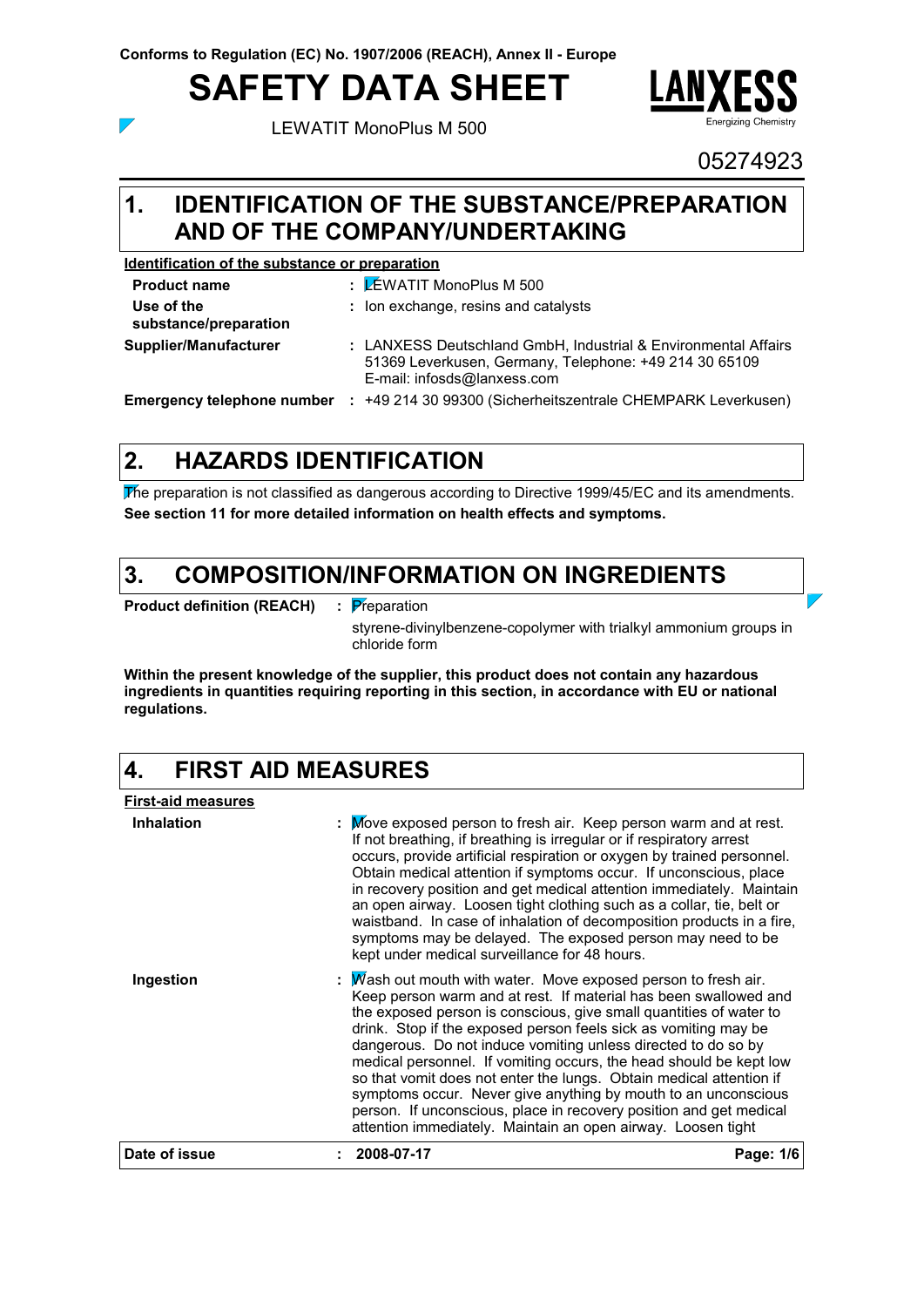| <b>LEWATIT MonoPlus M 500</b> | 05274923/3                                                                                                                                                                                                                                |
|-------------------------------|-------------------------------------------------------------------------------------------------------------------------------------------------------------------------------------------------------------------------------------------|
|                               | clothing such as a collar, tie, belt or waistband.                                                                                                                                                                                        |
| <b>Skin contact</b>           | : Flush contaminated skin with plenty of water. Remove<br>contaminated clothing and shoes. Obtain medical attention if<br>symptoms occur. Wash clothing before reuse. Clean shoes<br>thoroughly before reuse.                             |
| Eye contact                   | : Immediately flush eyes with plenty of water, occasionally lifting the<br>upper and lower eyelids. Check for and remove any contact lenses.<br>Continue to rinse for at least 10 minutes. Get medical attention if<br>irritation occurs. |

**See section 11 for more detailed information on health effects and symptoms.**

# **5. FIRE-FIGHTING MEASURES**

| <b>Extinguishing media</b>                               |   |                                                                                                                                                                                                   |
|----------------------------------------------------------|---|---------------------------------------------------------------------------------------------------------------------------------------------------------------------------------------------------|
| <b>Suitable</b>                                          |   | In case of fire, use water spray (fog), foam, dry chemical or $CO2$ .                                                                                                                             |
| Not suitable                                             |   | : None known.                                                                                                                                                                                     |
| Special exposure hazards                                 |   | : No specific fire or explosion hazard.                                                                                                                                                           |
|                                                          |   | Promptly isolate the scene by removing all persons from the vicinity<br>of the incident if there is a fire. No action shall be taken involving<br>any personal risk or without suitable training. |
| <b>Hazardous combustion</b><br>products                  | ÷ | Decomposition products may include the following materials:<br>carbon oxides<br>nitrogen oxides                                                                                                   |
| <b>Special protective</b><br>equipment for fire-fighters |   | : Fire-fighters should wear appropriate protective equipment and self-<br>contained breathing apparatus (SCBA) with a full face-piece<br>operated in positive pressure mode.                      |

# **6. ACCIDENTAL RELEASE MEASURES**

| <b>Personal precautions</b>      | : No action shall be taken involving any personal risk or without<br>suitable training. Keep unnecessary and unprotected personnel from<br>entering. Provide adequate ventilation. Put on appropriate personal<br>protective equipment (see section 8). Hazard of slipping on spilt<br>product.                                                         |
|----------------------------------|---------------------------------------------------------------------------------------------------------------------------------------------------------------------------------------------------------------------------------------------------------------------------------------------------------------------------------------------------------|
| <b>Environmental precautions</b> | : Avoid dispersal of spilt material and runoff and contact with soil,<br>waterways, drains and sewers. Inform the relevant authorities if the<br>product has caused environmental pollution (sewers, waterways, soil<br>or air).                                                                                                                        |
| Large spill                      | : Move containers from spill area. Prevent entry into sewers, water<br>courses, basements or confined areas. Vacuum or sweep up<br>material and place in a designated, labelled waste container.<br>Dispose of via a licensed waste disposal contractor. Note: see<br>section 1 for emergency contact information and section 13 for waste<br>disposal. |
| <b>Small spill</b>               | : Move containers from spill area. Vacuum or sweep up material and<br>place in a designated, labelled waste container. Dispose of via a<br>licensed waste disposal contractor.                                                                                                                                                                          |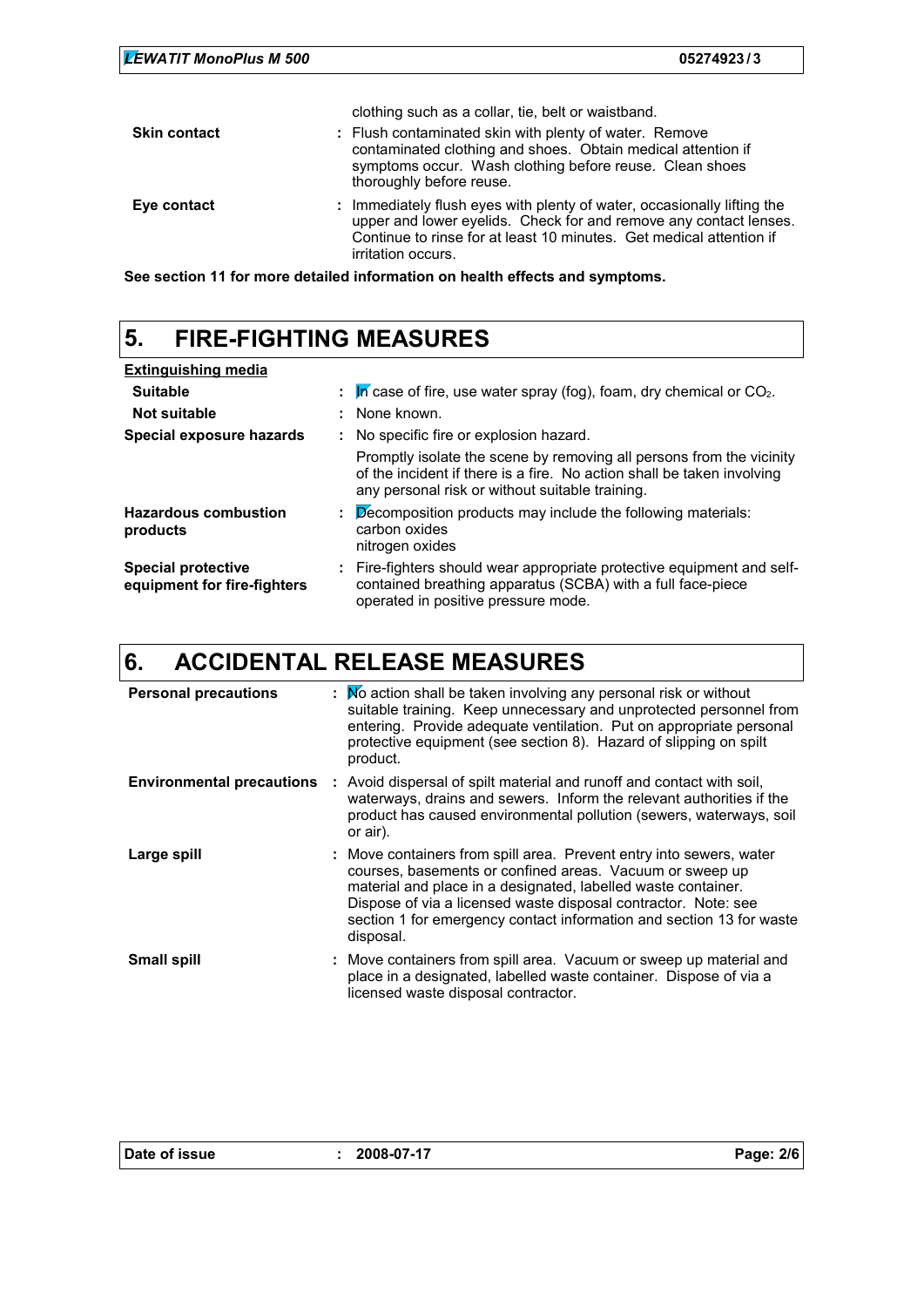### **7. HANDLING AND STORAGE**

| <b>Handling</b>            | $\overline{P}$ ut on appropriate personal protective equipment (see section 8).<br>÷<br>Eating, drinking and smoking should be prohibited in areas where<br>this material is handled, stored and processed. Workers should<br>wash hands and face before eating, drinking and smoking. Do not<br>ingest. Avoid contact with eyes, skin and clothing. Keep in the<br>original container or an approved alternative made from a<br>compatible material, kept tightly closed when not in use. Empty<br>containers retain product residue and can be hazardous.                                              |
|----------------------------|----------------------------------------------------------------------------------------------------------------------------------------------------------------------------------------------------------------------------------------------------------------------------------------------------------------------------------------------------------------------------------------------------------------------------------------------------------------------------------------------------------------------------------------------------------------------------------------------------------|
| <b>Storage</b>             | $\therefore$ Store between the following temperatures: -20 to 40°C (-4 to 104°F).<br>Store in accordance with local regulations. Store in original<br>container protected from direct sunlight in a dry, cool and well-<br>ventilated area, away from incompatible materials (see section 10)<br>and food and drink. Keep container tightly closed and sealed until<br>ready for use. Containers that have been opened must be carefully<br>resealed and kept upright to prevent leakage. Do not store in<br>unlabelled containers. Use appropriate containment to avoid<br>environmental contamination. |
| <b>Packaging materials</b> |                                                                                                                                                                                                                                                                                                                                                                                                                                                                                                                                                                                                          |
| <b>Recommended</b>         | : Use original container.                                                                                                                                                                                                                                                                                                                                                                                                                                                                                                                                                                                |
| <b>Remarks</b>             | Take precautionary measures against electrostatic discharges. Do<br>÷<br>not allow to dry out.                                                                                                                                                                                                                                                                                                                                                                                                                                                                                                           |

### **8. EXPOSURE CONTROLS/PERSONAL PROTECTION**

| <b>Exposure limit values</b>                |  | $:$ Not available.                                                                                                                                                                                                                                                                                                                                                                                                                                                                                                              |  |
|---------------------------------------------|--|---------------------------------------------------------------------------------------------------------------------------------------------------------------------------------------------------------------------------------------------------------------------------------------------------------------------------------------------------------------------------------------------------------------------------------------------------------------------------------------------------------------------------------|--|
| <b>Recommended monitoring</b><br>procedures |  | : If this product contains ingredients with exposure limits, personal,<br>workplace atmosphere or biological monitoring may be required to<br>determine the effectiveness of the ventilation or other control<br>measures and/or the necessity to use respiratory protective<br>equipment. Reference should be made to European Standard EN<br>689 for methods for the assessment of exposure by inhalation to<br>chemical agents and national guidance documents for methods for<br>the determination of hazardous substances. |  |
| <b>Risk management measures</b>             |  |                                                                                                                                                                                                                                                                                                                                                                                                                                                                                                                                 |  |
| Occupational exposure controls              |  |                                                                                                                                                                                                                                                                                                                                                                                                                                                                                                                                 |  |
| <b>Technical measures</b>                   |  | : No special ventilation requirements. Good general ventilation<br>should be sufficient to control worker exposure to airborne<br>contaminants. If this product contains ingredients with exposure<br>limits, use process enclosures, local exhaust ventilation or other<br>engineering controls to keep worker exposure below any<br>recommended or statutory limits.                                                                                                                                                          |  |
| <b>Personal protection measures</b>         |  |                                                                                                                                                                                                                                                                                                                                                                                                                                                                                                                                 |  |
| <b>Respiratory protection</b>               |  | : Use a properly fitted, air-purifying or air-fed respirator complying with<br>an approved standard if a risk assessment indicates this is<br>necessary. Respirator selection must be based on known or<br>anticipated exposure levels, the hazards of the product and the safe<br>working limits of the selected respirator.                                                                                                                                                                                                   |  |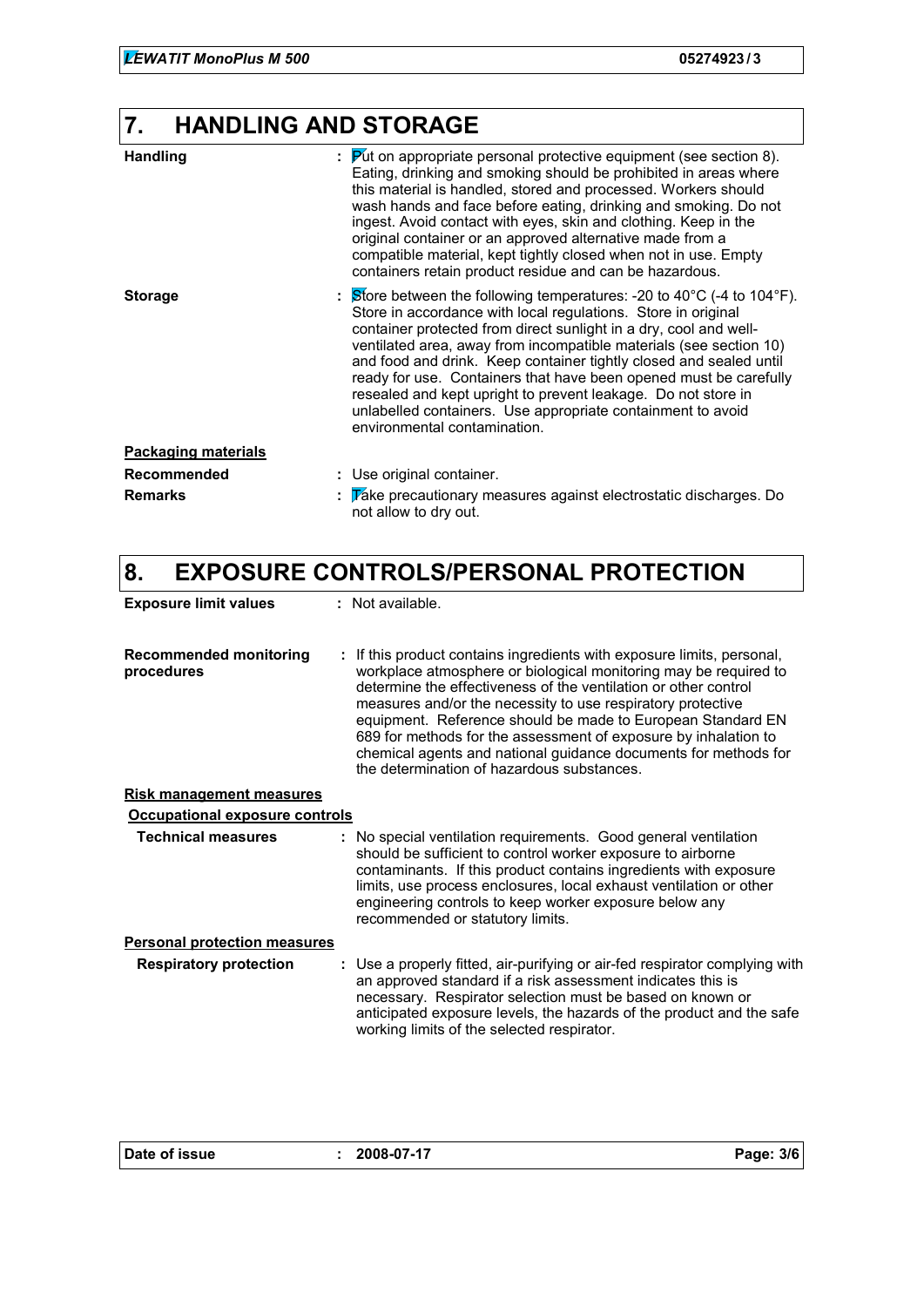| <b>LEWATIT MonoPlus M 500</b> | 05274923/3 |
|-------------------------------|------------|
|                               |            |

| <b>Hand protection</b>                 | $\mathcal{L}$ Chemical-resistant, impervious gloves complying with an approved<br>standard should be worn at all times when handling chemical<br>products if a risk assessment indicates this is necessary. After<br>contamination with product change the gloves immediately and<br>dispose of them according to relevant national and local regulations<br><1 hours (breakthrough time): PVC, nitrile rubber, Polychloroprene<br>- CR |  |
|----------------------------------------|-----------------------------------------------------------------------------------------------------------------------------------------------------------------------------------------------------------------------------------------------------------------------------------------------------------------------------------------------------------------------------------------------------------------------------------------|--|
| Eye protection                         | : Safety eyewear complying with an approved standard should be<br>used when a risk assessment indicates this is necessary to avoid<br>exposure to liquid splashes, mists, gases or dusts.<br>Recommended: safety glasses with side-shields                                                                                                                                                                                              |  |
| <b>Skin protection</b>                 | : Personal protective equipment for the body should be selected<br>based on the task being performed and the risks involved and<br>should be approved by a specialist before handling this product.                                                                                                                                                                                                                                     |  |
| <b>Hygiene measures</b>                | : Wash hands, forearms and face thoroughly after handling chemical<br>products, before eating, smoking and using the lavatory and at the<br>end of the working period. Appropriate techniques should be used<br>to remove potentially contaminated clothing. Wash contaminated<br>clothing before reusing. Ensure that eyewash stations and safety<br>showers are close to the workstation location.                                    |  |
| <b>Environmental exposure controls</b> |                                                                                                                                                                                                                                                                                                                                                                                                                                         |  |
| <b>Technical measures</b>              | : Emissions from ventilation or work process equipment should be                                                                                                                                                                                                                                                                                                                                                                        |  |

#### checked to ensure they comply with the requirements of environmental protection legislation. In some cases, fume scrubbers, filters or engineering modifications to the process equipment will be necessary to reduce emissions to acceptable levels.

#### **PHYSICAL AND CHEMICAL PROPERTIES 9.**

| : Solid. [beads]                                              |
|---------------------------------------------------------------|
| $:$ Yellow.                                                   |
| : Amine-like.                                                 |
| <u>Important health, safety and environmental information</u> |
| : $\approx$ 9 [Conc. (% w/w): 10%]                            |
| : $\sqrt{2.08 \text{ kg/L}}$ (20 °C)                          |
| $690 \text{ kg/m}^3$<br>÷.                                    |
| : Insoluble in the following materials: cold water            |
| $>250^{\circ}$ C                                              |
|                                                               |

# **10. STABILITY AND REACTIVITY**

| <b>Stability</b>                           | : The product is stable.                                                                                  |
|--------------------------------------------|-----------------------------------------------------------------------------------------------------------|
| <b>Conditions to avoid</b>                 | : Segregate from oxidising materials. Take precautionary measures<br>against static discharges.           |
| <b>Hazardous decomposition</b><br>products | : Under normal conditions of storage and use, hazardous<br>decomposition products should not be produced. |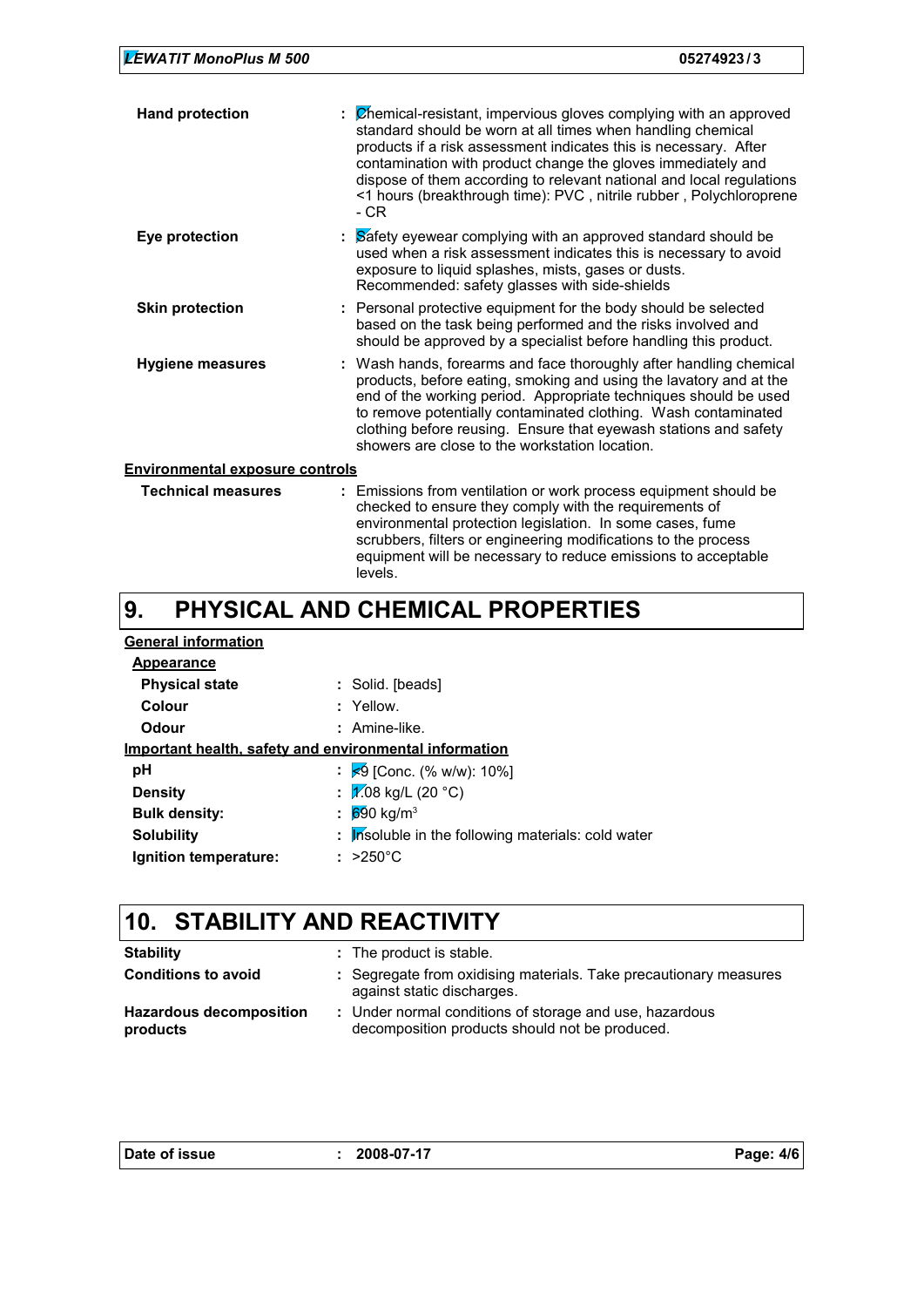Not available.

#### **11. TOXICOLOGICAL INFORMATION**

#### **Potential acute health effects**

#### **Acute toxicity**

| <b>Product/ingredient</b><br>name           | <b>Result</b>                                            | <b>Species</b> | <b>Dose</b>   | <b>Exposure</b> | Test |
|---------------------------------------------|----------------------------------------------------------|----------------|---------------|-----------------|------|
| <b>EWATIT MonoPlus M</b><br>500             | *<br>LD50<br>Oral                                        | Rat            | >2000 mg/kg - |                 | ٠    |
| <b>Mest results on an analogous product</b> |                                                          |                |               |                 |      |
| <b>Irritation/Corrosion</b>                 |                                                          |                |               |                 |      |
| <b>Skin</b>                                 | : Mon-irritating . Test results on an analogous product. |                |               |                 |      |
| <b>Eyes</b>                                 | : Mon-irritating . Test results on an analogous product. |                |               |                 |      |

### **12. ECOLOGICAL INFORMATION**

**Remarks :**

Because of the insolubility of the substance in water there are no data available on its toxicity in the aqueous environment.

### **13. DISPOSAL CONSIDERATIONS**

| <b>Methods of disposal</b> | : Examine possibilities for re-utilisation. Product residues and<br>uncleaned empty containers should be packaged, sealed, labelled,<br>and disposed of or recycled according to relevant national and local<br>regulations. Where large quantities are concerned, consult the<br>supplier. When uncleaned empty containers are passed on, the<br>recipient must be warned of any possible hazard that may be<br>caused by residues. For disposal within the EC, the appropriate<br>code according to the European Waste List (EWL) should be used.<br>It is among the tasks of the polluter to assign the waste to waste<br>codes specific to industrial sectors and processes according to the<br>European Waste List (EWL). |
|----------------------------|--------------------------------------------------------------------------------------------------------------------------------------------------------------------------------------------------------------------------------------------------------------------------------------------------------------------------------------------------------------------------------------------------------------------------------------------------------------------------------------------------------------------------------------------------------------------------------------------------------------------------------------------------------------------------------------------------------------------------------|
| <b>Hazardous waste</b>     | : Within the present knowledge of the supplier, this product is not<br>regarded as hazardous waste, as defined by EU Directive<br>91/689/EEC.                                                                                                                                                                                                                                                                                                                                                                                                                                                                                                                                                                                  |

| <b>TRANSPORT INFORMATION</b><br>.14. |                     |                          |              |           |       |                                  |
|--------------------------------------|---------------------|--------------------------|--------------|-----------|-------|----------------------------------|
| <b>Regulation</b>                    | <b>UN</b><br>number | Proper shipping name     | <b>Class</b> | PG        | Label | <b>Additional</b><br>information |
| <b>ADR/RID</b>                       | ۰                   |                          |              |           | ۰     | Not regulated.                   |
| <b>GGVSE</b>                         | -                   | $\overline{\phantom{a}}$ |              |           | -     | Not regulated.                   |
| <b>ADNR</b>                          | ۰                   | $\overline{\phantom{a}}$ |              |           | -     | Not regulated.                   |
| <b>IMDG</b>                          | ۰                   |                          |              |           | ۰     | Mot regulated.                   |
| Date of issue<br>2008-07-17          |                     |                          |              | Page: 5/6 |       |                                  |